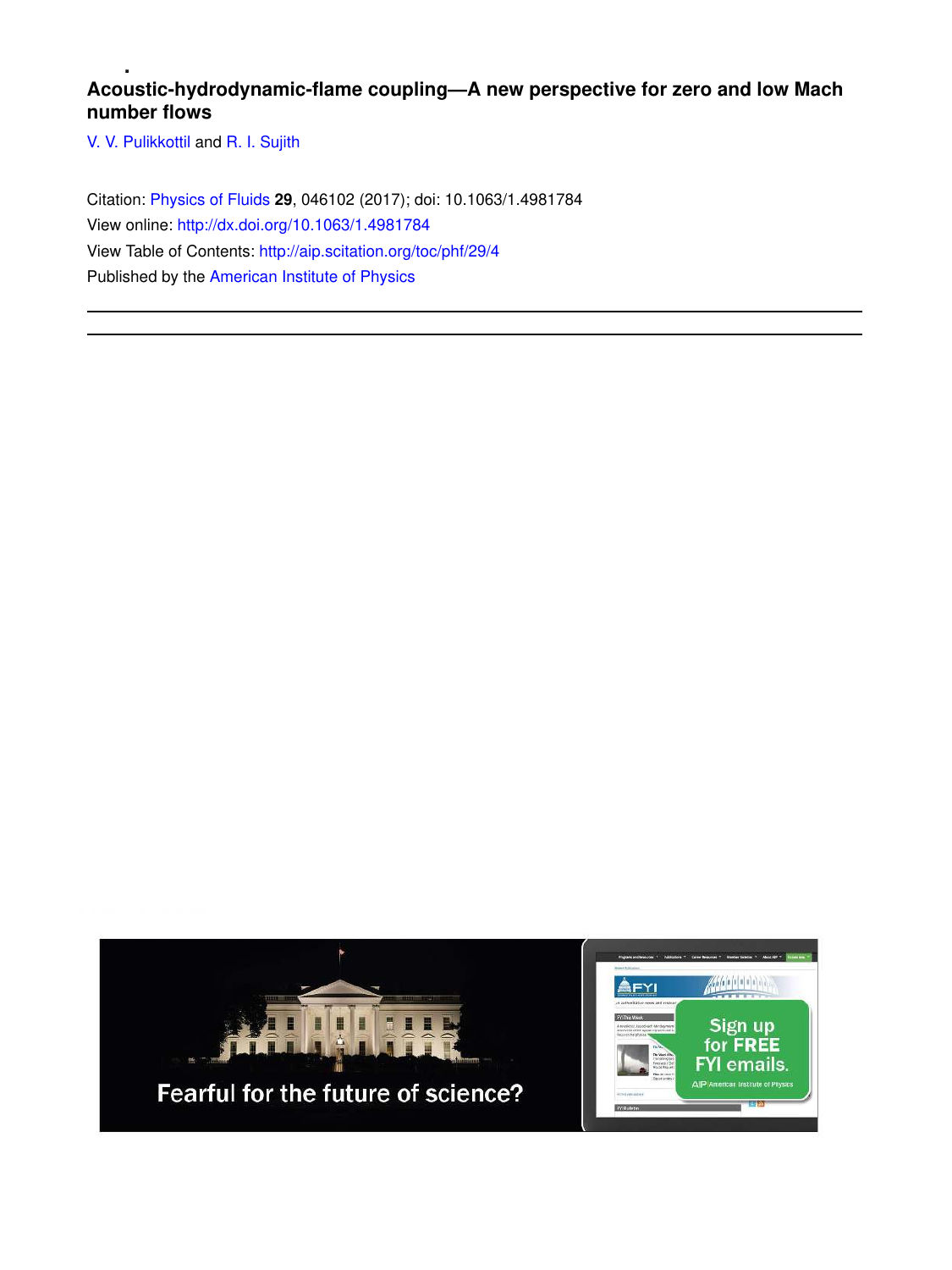

# **Acoustic-hydrodynamic-flame coupling—A new perspective for zero and low Mach number flows**

V. V. Pulikkottil<sup>1,a)</sup> and R. I. Sujith<sup>2,b)</sup> <sup>1</sup>*Albertian Institute of Science and Technology, Ernakulam, India* 2 *Indian Institute of Technology Madras, Chennai, India*

(Received 15 November 2016; accepted 7 April 2017; published online 25 April 2017)

A combustion chamber has a hydrodynamic field that convects the incoming fuel and oxidizer into the chamber, thereby causing the mixture to react and produce heat energy. This heat energy can, in turn, modify the hydrodynamic and acoustic fields by acting as a source and thereby, establish a positive feedback loop. Subsequent growth in the amplitude of the acoustic field variables and their eventual saturation to a limit cycle is generally known as thermo-acoustic instability. Mathematical representation of these phenomena, by a set of equations, is the subject of this paper. In contrast to the *ad hoc* models, an explanation of the flame-acoustic-hydrodynamic coupling, based on fundamental laws of conservation of mass, momentum, and energy, is presented in this paper. In this paper, we use a convection reaction diffusion equation, which, in turn, is derived from the fundamental laws of conservation to explain the flame-acoustic coupling. The advantage of this approach is that the physical variables such as hydrodynamic velocity and heat release rate are coupled based on the conservation of energy and not based on an *ad hoc* model. Our approach shows that the acoustic-hydrodynamic interaction arises from the convection of acoustic velocity fluctuations by the hydrodynamic field and vice versa. This is a linear mechanism, mathematically represented as a convection operator. This mechanism resembles the non-normal mechanism studied in hydrodynamic theory. We propose that this mechanism could relate the instability mechanisms of hydrodynamic and thermo-acoustic systems. Furthermore, the acoustic-hydrodynamic interaction is shown to be responsible for the convection of entropy disturbances from the inlet of the chamber. The theory proposed in this paper also unifies the observations in the fields of low Mach number flows and zero Mach number flows. In contrast to the previous findings, where compressibility is shown to be causing different physics for zero and low Mach number flows, we show that the heat release rate can also introduce the distinction between the zero and low Mach number flows. Therefore, during the thermo-acoustic interaction, we should consider the coupling of convection modes that arise from the interaction of acoustic and hydrodynamic fields with the entropy modes. *Published by AIP Publishing.* [http://dx.doi.org/10.1063/1.4981784]

#### **I. INTRODUCTION**

Self sustained acoustic pressure and velocity oscillations are often encountered in gas turbine combustors and rocket motors.<sup>1</sup> These phenomena, known as thermo-acoustic oscillations, are a result of a positive feedback between the acoustic and the reacting flow fields and have been recently studied as arising from the wave-mean flow interaction.<sup>2</sup> Acoustic waves derive energy from the reacting flow field. Unsteady heat release rate drives the acoustic field in a combustor through dilatation.<sup>3</sup> Other sources of acoustic energy, such as those arising from the entropy field-convection interaction, also known as the mixed mode, are also considered to be determining factors of thermo-acoustic instability. $4$  Such a mode is found in non-zero Mach number flows. Zero Mach number flows are described by "purely incompressible" flows,  $\frac{5}{3}$ where dilatation is zero. $6$  The convection of entropy fluctuations, *i.e.*, with non-zero velocity, makes the zero Mach number assumption invalid in the study of low Mach number reacting flows.<sup>7</sup>

In a mathematical treatment of low Mach number flows, the effects of compressibility were analyzed by Klainerman and Majda.<sup>6</sup> They justified the use of linearized acoustic equations for treating the deviations from the zero Mach number assumption. However, various investigations on the acoustic instability in solid rocket motors propose the existence of a "gas dynamic nonlinearity," expressed either as *u* · ∇*u* or  $u' \cdot \nabla u'$ , <sup>8–10</sup> where *u*' and *u* are the acoustic and hydrodynamic fields, respectively. Apart from the nonlinear terms, there could be linear terms of the form  $u \cdot \nabla u'$  and  $u' \cdot \nabla u$ , contributing to the evolution of the acoustic velocity field.<sup>7</sup> These linear terms could be the governing factors of low Mach number flow physics, common to thermo-acoustic systems. However, an investigation on the influence of linear convection operator terms, in governing the evolution of the acoustic field, is currently lacking.

An additional complexity that arises from the inclusion of  $u' \cdot \nabla u$  and  $u \cdot \nabla u'$  terms is that the hydrodynamic and acoustic time scales are not comparable. One method to circumvent this difficulty is to average the oscillations on the acoustic time scale. $3$  Application of the method of multiple scales (MMS) in reacting flows<sup>2</sup> and the subsequent determination of a common time scale<sup>11</sup> is another method. The latter

a)Electronic mail: vinuvargheseijk@gmail.com

b)Electronic mail: sujith@iitm.ac.in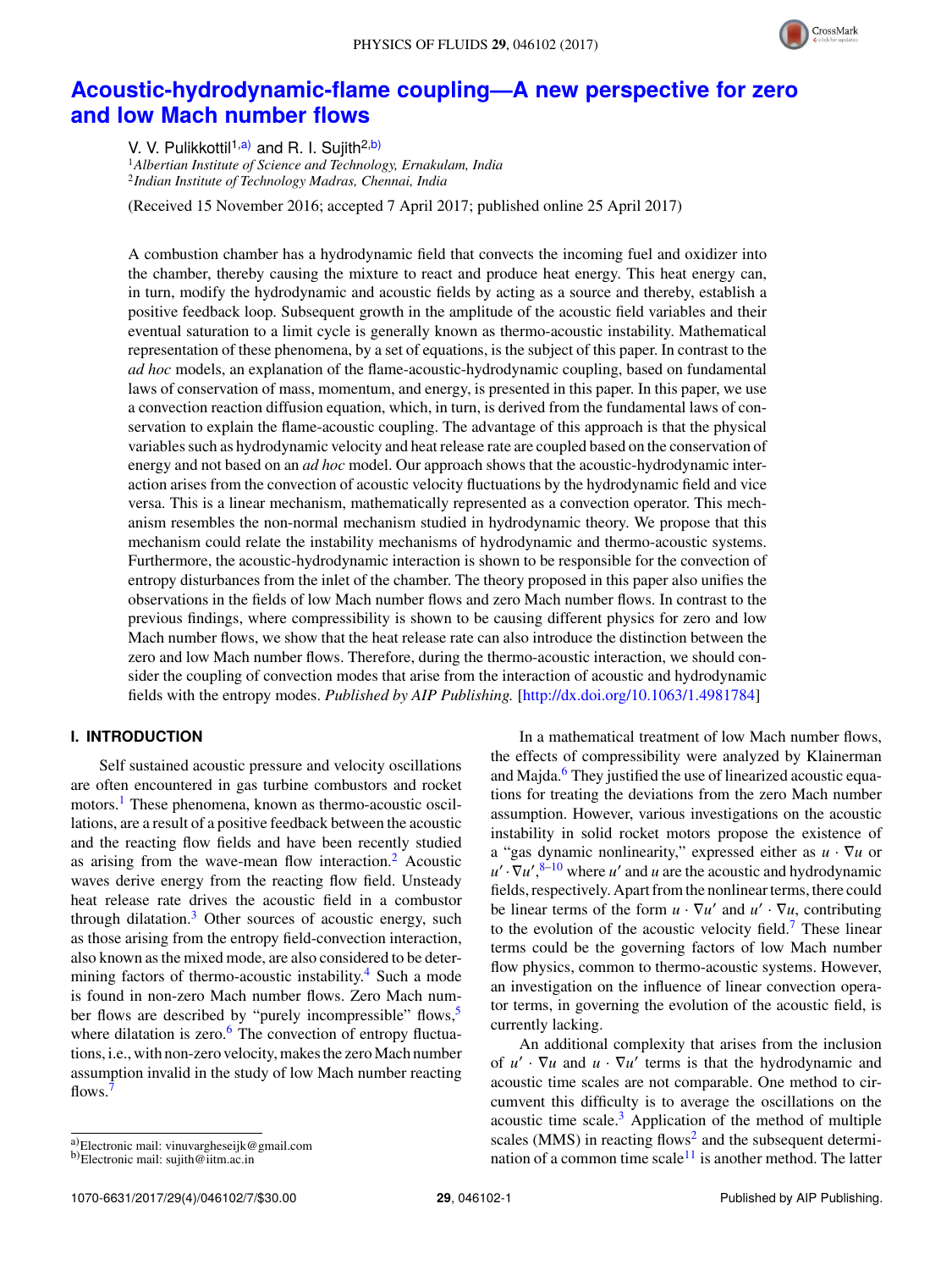method is advantageous, as a common time scale implies a suitable velocity scale, for determining the evolution of the acoustic field.<sup>12</sup> Apart from different time scales, there are different length scales that characterize the thermo-acoustic instability. These length scales correspond to the compact heat source and the long wavelength acoustic wave.<sup>13–16</sup> A relevant length scale where the acoustic-hydrodynamic interaction occurs is the convective length scale.<sup>2</sup> On these scales, a convection-reaction-diffusion (CRD) equation governing the acoustic-hydrodynamic interaction was derived by Pulikkottil and Sujith.<sup>2</sup>

The choice of suitable scales is necessary to resolve the flame-hydrodynamic-acoustic coupling. Various investigators, for representing this coupling, have developed a relation that connects the acoustic velocity, before and after the flame.<sup>13–15</sup>  $\text{Wu}^{\text{15}}$  suggested that this jump is proportional to the heat release rate. The length scale of the hydrodynamic region is assumed to be small compared to the length of the duct.<sup>15,17</sup> However, in practical combustors, the hydrodynamic region extends throughout the length of the combustor, and the flow field convects the entropy disturbances to the flame. Therefore, we could use the convective length and time scales to represent the acoustic velocity variation across the flame. We have to determine whether such a formulation captures the influence of heat release rate on the acoustic velocity variation. Further, if the convective length scale is used, we could assess the influence of factors such as convection on the coupling of the acoustic and hydrodynamic fields. These factors could contribute to exciting the acoustic field in the combustors.

Different sources contributing to the acoustic disturbances act on different scales.<sup>11</sup> However, entropy spots, from the local burning of mixture entrapped in the vortices, are convected by the base flow through the nozzle.<sup>18</sup> The non-uniform base flow that arises from the vortices $19,20$  in the flow, from wrinkling of the flame<sup>21</sup> or from the velocity fluctuations, is governed by the convection time scale. Non-uniform base flow causes the coupling of vorticity and entropy modes. The convective velocity, therefore, determines the time scale associated with the vorticity and entropy modes. The mixed convection-entropy mode is a major source for the acoustic field. The frequencies associated with the acoustic-entropy mode, in a combustor nozzle, are experimentally identified by Motheau, Nicoud, and Poinsot.<sup>18</sup> How does the coupling of convection, acoustic, and entropy modes occur in the combustion chamber? This coupling, if possible, could arise from the non-uniform flow field and from the localized heat release rate. A mathematical representation of this phenomenon requires a common time scale, i.e., convective time scale.

When there is acoustic-hydrodynamic interaction, how does the acoustic, hydrodynamic, and entropy modes on various time scales couple with each other? A detailed description of the possible mechanisms coupling the flame with the acoustic, hydrodynamic, and entropy fields is shown in Fig. 1. The presence of the acoustic field implies compressibility in a low Mach number flow. Zank and Matthaeus<sup>5</sup> and Dastgeer and  $Zank<sup>22</sup>$  called such a flow as a "nearly incompressible" flow. When we consider this compressibility, the convective terms such as  $u' \cdot \nabla u$  and  $u \cdot \nabla u'$ , even when they are linear, can become a major source for the acoustic field. To what extent



FIG. 1. Possible mechanisms that lead to the coupling of the flame with the acoustic, hydrodynamic, and entropy fields. Both the linear coupling (LC), discussed in this paper, and the non-linear coupling (NLC) are indicated. Heat release rate fluctuation serves as a source for the acoustic field. Hydrodynamic field causes both the convective mechanism and the entropy fluctuations, resulting from the non-uniform base flow, to couple and contribute to the acoustic field as a mixed mode.

does this convective mechanism influence the physics of the low Mach number reacting flow? We will show that this linear mechanism is essential in exciting the acoustic field in a combustor. We show that this mechanism is also responsible for the coupling of density disturbances at the inlet to the acoustic field in the combustion chamber. These density disturbances could lead to localized unsteady heat release rate. Therefore, density disturbances represent the mechanism through which entropy modes exist in a combustor. In this paper, these entropy modes are coupled to acoustic and hydrodynamic fields. Such a coupling is required, in modeling of the acoustic field across the flame, to ensure that the mass conservation law is not violated. $^{23}$  An acoustic-hydrodynamic interaction is shown here as arising from a linear convective mechanism, also known as the Reynolds forces in the study of nearly incompressible flows.<sup>22</sup>

The linear convective terms  $u' \cdot \nabla u$  and  $u \cdot \nabla u'$ , appearing in the linearized Navier-Stokes equation, was found to be a non-normal by various researchers.<sup>24,25</sup> The nonnormal growth of instability modes in the hydrodynamical systems<sup>26,27</sup> and in the thermo-acoustic systems<sup>28</sup> were recently investigated. In hydrodynamical systems, the existence of the transient non-normal growth of instability modes has been investigated, as arising from the influence of fluid flow on the instability modes. In thermo-acoustics, the influence of mean flow on the non-orthogonality of eigenmodes has been suggested by Nicoud and Wieczorek.<sup>7</sup> However, their work focuses on the nonlinear growth of acoustic amplitudes. The physical mechanism through which these linear convective terms contribute to the acoustic modes in a thermo-acoustic system is not known.

In this paper, we propose the variation of acoustic velocity amplitude across the flame, as arising from linear convective terms. These terms, defined on the convective time scale, represent the Reynolds forces in nearly incompressible flows. Therefore, the convective length and time scales are the relevant scales for representing the acoustic-hydrodynamic interaction. Dastgeer and  $Zank^{22}$  had studied the effect of the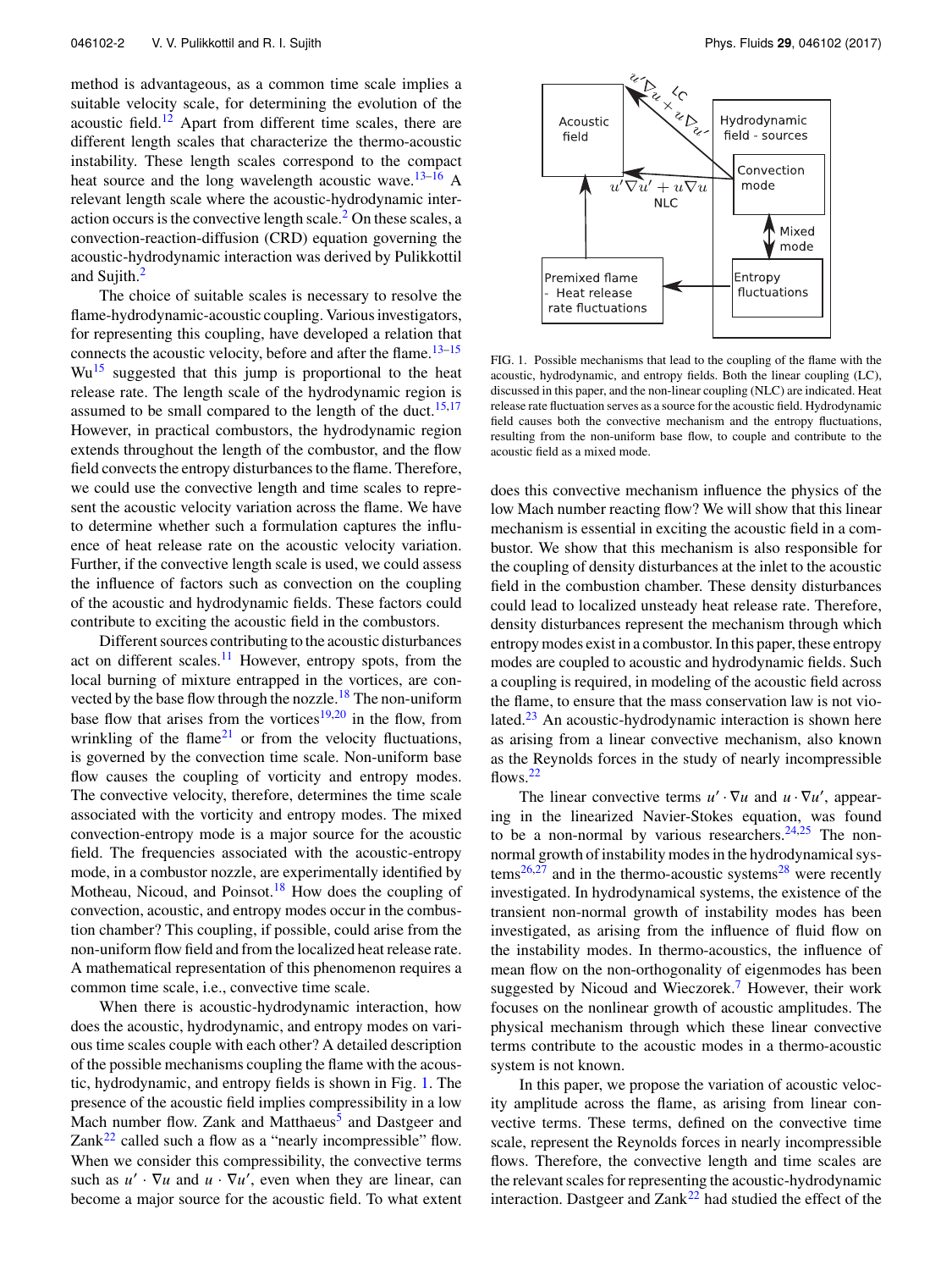Reynolds forces in the excitation of nearly incompressible magnetohydrodynamic (MHD) turbulence flows. Our focus here is the excitation of the acoustic velocity field in the thermo-acoustic instability. In thermo-acoustic systems, *u* ′ is of the order  $\epsilon$ , a small number proportional to the Mach number. The smallness of  $\epsilon$  is a consequence of the low Mach number of the nearly incompressible flows. We will explain the present understanding of the acoustic-hydrodynamic interaction, in terms of the acoustic velocity "jump" and as arising from the convective influence of acoustic and hydrodynamic fields on each other. We show that the entropy disturbances arising from the second order density fluctuations and the convection of the fluid flow are significant in exciting the acoustic field in a thermo-acoustic system. Using a convectionreaction-diffusion equation (CRDE), we show that the variation in the acoustic velocity is proportional to the heat release rate at the flame. In the conventional CRDE, there is only one convection term, i.e., convection of the perturbation field by the base flow. In our CRDE, there are two linear convective terms. Furthermore, we show that the relevant velocity scale that determines the non-normal acoustic-hydrodynamic interaction is the convective velocity. Furthermore, we illustrate how the heat release rate and compressibility are linked to each other through an example.

#### **II. MATHEMATICAL FORMULATION**

Method of multiple scales (MMS) was used recently to decompose a flow field into acoustic and hydrodynamic fields.<sup>2</sup> We will include only the significant parts of that analysis with a required modification suitable for the present analysis. This modification is the change in the heat release rate expansion. In this analysis, we include a first order expansion to the heat release rate which will be shown as a source for the acoustic field. Ordering of flow field variables are introduced in an asymptotic expansion as follows:<sup>2</sup>

$$
\rho = \rho_0 + \epsilon^2 \rho_2,\tag{1}
$$

$$
\vec{u} = \vec{u}_0 + \epsilon \vec{u}_1,\tag{2}
$$

$$
\dot{Q} = \dot{Q}_0 + \epsilon \dot{Q}'.\tag{3}
$$

The hydrodynamic and acoustic field variables are expanded in terms of a small parameter  $\epsilon$  as shown in Eqs. (1) and (2). These expansions are solutions to the compressible fluid flow equations. Decomposition of the field variables into leading order terms, i.e., the terms with subscript "0," and higher order terms is an integral part of any perturbation methods.<sup>29</sup> The order of perturbation variables are chosen to ensure the convergence of solutions.<sup>30</sup> In the previous derivation by Pulikkottil and Sujith, $<sup>2</sup>$  only the leading order heat release rate and the heat</sup> release rate fluctuation were considered. The leading order heat release rate was chosen previously to study the temperaturepressure coupling.<sup>31</sup> In the present study, the heat release rate is expanded, further, to first order in  $\epsilon$ . To investigate the velocity coupling, the heat release rate and acoustic velocity should be of the same order of magnitude,<sup>31,32</sup> i.e., at  $\epsilon = \sqrt{\gamma}M$ , and hence, further expansion to the first order in  $\epsilon$ . The Mach number is denoted by *M*. Even in the presence of a leading order heat release rate fluctuation, this fluctuation will not appear

as a source to the acoustic velocity Eq. (5). Therefore, to isolate and study the velocity coupling, we use Eq. (3) for the heat release rate calculations. In low Mach number flows,  $\epsilon$  is a small number. The leading order terms represent the mean flow field variables. Perturbation variables  $\vec{u}_1$  and  $\rho_2$  represent the acoustic velocity and the density fluctuations, respectively.  $\epsilon$  determines the ratio between the amplitudes of the perturbation variable and the mean flow field, i.e.,  $\hat{u}_1/\hat{u}_0$ . Since  $\epsilon \propto M$ , the magnitude of  $\hat{u}_1/\hat{u}_0$  is determined by the Mach number of the flow.

Space and time scales are expressed as  $\tau = \tau'/\epsilon$  and  $\eta = \xi/\epsilon$ , respectively.  $\tau'$  and  $\tau$  are the convective and the acoustic time scales, respectively.  $\eta$  and  $\xi$  are the length scales that represent fluid flow and acoustic waves. Solution expansions in Eqs. (1) and (2) are substituted in the continuity and momentum equations for fluid flow<sup>2</sup> and solutions for acoustic field variables can be obtained as  $A_i(\eta, \xi, \tau')e^{i\omega \tau}$ , where  $A_i = (\hat{\rho}_2, \hat{u}_1)$  represent the amplitudes of acoustic velocity and density perturbations, respectively. However, for ensuring the convergence of the solution expansions given in Eqs.  $(1)$ and (2), equations for acoustic field variables are expressed in terms of their amplitudes as follows: $<sup>2</sup>$ </sup>

$$
\frac{\partial \hat{\rho}_2}{\partial \tau'} + \nabla_\eta \cdot (\hat{\rho}_2 \vec{u}_0) = 0,\tag{4}
$$

$$
\frac{\partial \hat{\vec{u}}_1}{\partial \tau'} + \vec{u_0} \cdot \nabla_{\eta} \hat{\vec{u}}_1 + \hat{\vec{u}}_1 \cdot \nabla_{\eta} \vec{u_0} = -\frac{1}{\rho_0 Re} \nabla_{\eta}^2 \hat{\vec{u}}_1 + \dot{Q}'. \quad (5)
$$

 $\rho_2(\hat{\eta}, \tau')$  and  $\hat{\vec{u}}_1(\eta, \tau')$  represent the amplitudes of the perturbation variables on the hydrodynamic length scale. In Eqs. (4) and (5), the derivatives in time and space are with respect to the convective time scale and the flow length scale, respectively. Equation (5) implies that the evolution of the acoustic field on the hydrodynamic length scale can be separated from the evolution on the acoustic length scale<sup>2</sup>  $\xi$ . Then, we can express  $\hat{u}_1(\eta, \xi, \tau') = \hat{u}_1(\eta, \tau') + \hat{u}_1(\xi, \tau')$ . This is achieved by applying MMS to the equations governing compressible fluid flow.<sup>2</sup> In agreement with Nicoud and Wieczorek, $\sqrt{2}$  Eq. (4) shows that the entropy fluctuation in the form of second order density is propagated at the convective velocity of the mean flow. Equation  $(5)$  shows the contribution from both acoustic and fluid flow fields, implying that convective time and length scales are the relevant scales. Therefore, in agreement with the finding of Wu *et al.*, <sup>14</sup> we have the acoustic amplitude evolution on a time scale slower compared to the time scale of the acoustic wave propagation. In Eq.  $(5)$ ,  $Q'$ appears as a source for the evolution of the acoustic velocity amplitude  $\vec{u}_1$ . We will show further that this direct coupling causes a linear variation of the acoustic velocity across the flame.

In addition to the unsteady heat release rate-acoustic velocity coupling, we have an acoustic-hydrodynamic coupling. This coupling, represented by  $\vec{u_0} \cdot \nabla_{\eta} \hat{u_1} + \hat{u_1} \cdot \nabla_{\eta} \vec{u_0}$ , i.e., the convective term in Eq.  $(5)$ , resembles the non-normal operators discussed by Chomaz<sup>26</sup> and Sipp *et al.*<sup>25</sup> The non-normal interaction between the base flow field and the perturbation field can give rise to instability in hydrodynamical systems.  $24$ This mechanism could contribute to the linear growth of instability modes. The linear convective term also resembles the Reynolds forces from the field of MHD turbulence.<sup>22</sup> While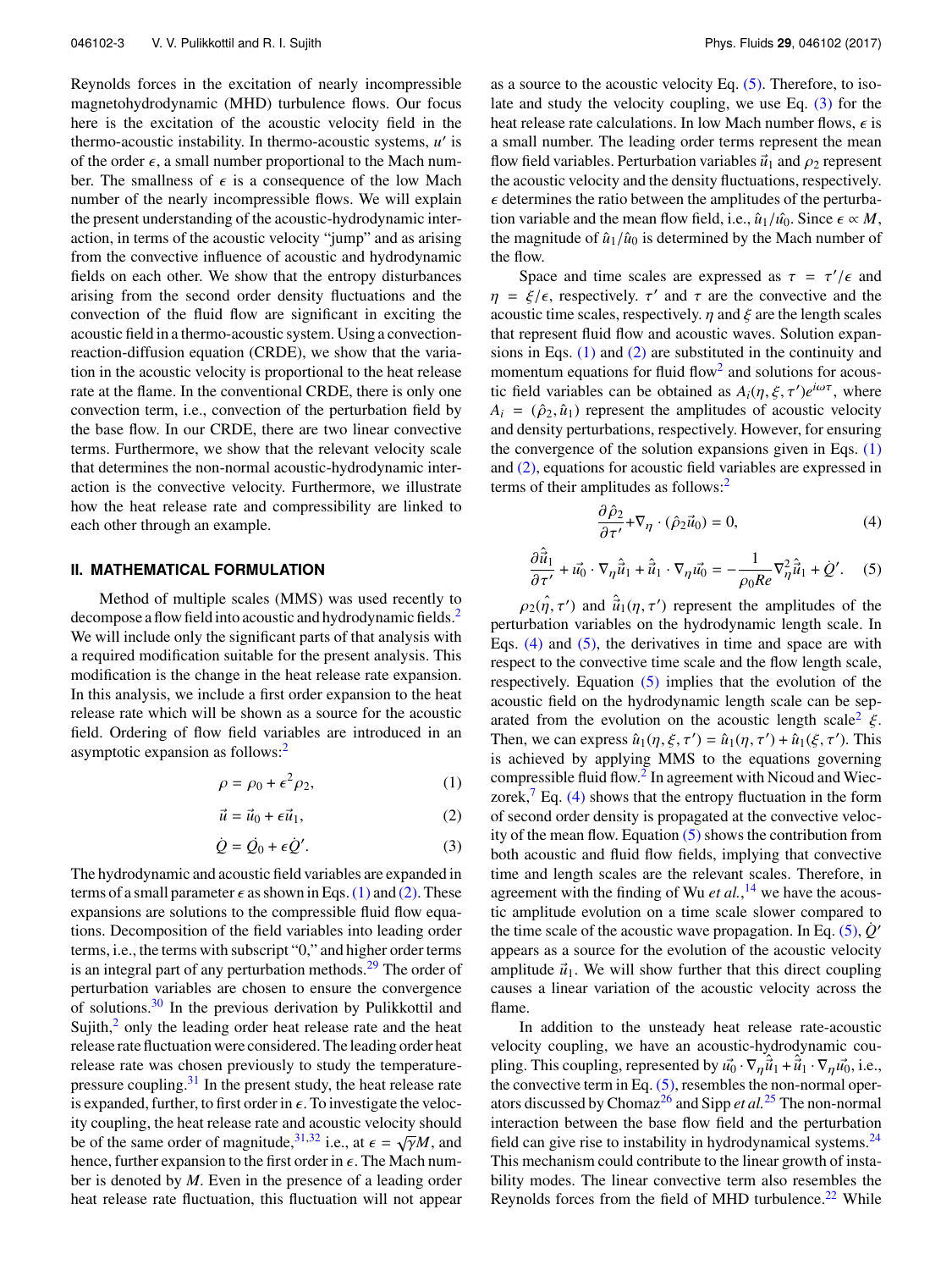investigating the hydrodynamic stability of a recirculation bubble, Marquet *et al.*<sup>24</sup> studied the effect of the transportation of base flow by the perturbation field and vice versa. They call this mechanism as convective and lift-up non-normality. Here in the study of thermo-acoustic instability, we show such a linear convection term, representing the coupling of base flow and acoustic fields, resembles the Reynolds forces. Equation (5) is also a modified convection-reaction-diffusion equation (CRDE).

#### **III. ENTROPY-CONVECTION-ACOUSTIC COUPLING**

There are various mechanisms which generate the acoustic field from the hydrodynamic field. $33,34$  Fluctuations in the momentum of the flow field, when the Mach number is "not negligible," $33$  is one of the causes of the generation of the acoustic field. These flow fluctuations can arise from turbulence.<sup>34</sup> In a low Mach number flow, where the Mach number is not negligible, the magnitude of acoustic field variables is small, i.e., the term  $\vec{u_0} \cdot \nabla_{\eta} \hat{u_1} + \hat{u_1} \cdot \nabla_{\eta} \vec{u_0}$  is a linear term. The linear mechanisms play a major role in the evolution of disturbances in hydrodynamics. For example, Chagelishvili *et al.*<sup>35</sup> and George and Sujith<sup>27</sup> had explained the role of nonnormality in determining the linear dynamics of shear flow disturbances. Marquet *et al.*<sup>24</sup> investigated the non-normality as responsible for the hydrodynamic instability of a recirculation bubble. Equation  $(5)$  contains the mathematical representation of this non-normal phenomenon, appearing as the Reynolds forces term. When the magnitude of  $\vec{u}_1$  is of the order  $O(\epsilon)$ , the term  $\vec{u_0} \cdot \nabla_{\eta} \hat{\vec{u}}_1 + \hat{\vec{u}}_1 \cdot \nabla_{\eta} \vec{u_0}$  can cause the coupling of acoustic and hydrodynamic modes, which in turn, causes the fluctuations to grow in time. Here, we put forward such a mechanism that generates the acoustic velocity field of non-negligible amplitude causing the acoustic-hydrodynamic interaction. In addition to acoustic and hydrodynamic fields, entropy disturbances exist from the second order density fluctuations  $\hat{\rho}_2$ . We propose a mechanism of the acoustic-hydrodynamic interaction, mathematically represented by a non-normal convective operator, that exists in the presence of density disturbances. Through this novel mechanism, we highlight the acoustic-hydrodynamicentropy coupling. Toward this purpose, an example involving the premixed flame-acoustic-hydrodynamic interaction will be discussed.

In this example, a premixed flame in a duct introduces heat release rate fluctuations. Heat release rate fluctuations may arise from the mass flux fluctuations. McIntosh $36$  shows that the mass flux fluctuation can arise from density disturbances. When a density disturbance is introduced in the inlet, the fluid flow transports this disturbance to the flame. In this paper, we have shown the influence of such a density disturbance on the acoustic velocity variation across the flame through Eqs.  $(4)$  and  $(5)$ . The base flow velocity around the flame is obtained by solving Eq.  $(6)$ , derived from the energy equation.<sup>2</sup> A one dimensional representation of the premixed flame in a duct is shown in Fig. 2. Governing equations for the acoustichydrodynamic-flame coupling, i.e., Eqs. (4)–(6), are solved on this 1D grid,

$$
\nabla_{\eta} \cdot \vec{u_0} = \frac{\gamma - 1}{\gamma p_0} HDa(\dot{Q}_0) + \frac{\gamma - 1}{\gamma p_0 RePr} \nabla_{\eta}^2 T_0 - \frac{1}{\gamma p_0} \frac{\partial p_0}{\partial \tau'} s. \tag{6}
$$



FIG. 2. (a) Illustration of the variation of acoustic and hydrodynamic velocities across the flame.  $\delta$  denotes the amount of dilatation produced by the flame. This dilatation arises from the gas expansion around the flame. The acoustic field is represented by the superimposition of the amplitude  $\hat{u}_1$  on the long wavelength acoustic wave  $u_{\xi,t}$ . (b) One dimensional representation of the premixed flame in a duct. An inlet density disturbance is provided at the inlet. Here,  $j = 25$  and  $N = 56$ , where  $j = 25$  and  $N = 56$  represent the location of flame and the total number of grid points in the discretized space, respectively. The premixed flame is confined to 2 grid points.

In this paper, we have not considered the influence of temporal variation in the mean pressure  $1/\gamma p_0 \partial p_{0_{\tau'}}$  and the thermal diffusion term  $(\gamma - 1)/(\gamma p_0 RePr) \nabla^2_\eta T_0$  on the acoustic field. We have performed such an analysis to show the influence of the heat source alone on the acoustic field. Now, dilatation is only a function of the mean heat release rate. Figure  $3(a)$ shows the variation in the amplitude of the acoustic velocity that arises from two factors: (1) the dilatation governed by Eq. (6) and (2) the heat release rate fluctuation  $\dot{Q}'$  shown in Eq. (5). The heat release rate fluctuation is expressed as  $Q' = B \rho_2^2 X V e^{-E_a/RT}$ , where *B* is the pre-exponential factor. The reaction rate *BXYe*−*Ea*/*RT* is varied to show the effect of intensity of the heat release rate on the magnitude of variation in  $\hat{u}_1$ .

The first objective of this simulation is to reveal the mechanism through which the "jump" condition, already discussed by various researchers, exists in the acoustic-convectionentropy coupling. We intend to achieve this objective by showing the influence of the non-normal linear convective term on the variation of the acoustic velocity field across the flame. Finally, the distinction between the zero Mach number flow



FIG. 3. Solution computed over a 1D grid represented in Fig. 2. The horizontal axis is  $x_j$ , which is the spatial location corresponding to the grid number *j*. The vertical axes show the acoustic velocity amplitude  $\hat{u}_1$ , and the hydrodynamic velocity  $u_0$ , respectively. Boundary condition for the second order density is  $\hat{\rho}_{2in} = 0.1$ . There are three boundary conditions for the hydrodynamic velocity for which the acoustic field is computed. At inlet, we have provided these conditions to be  $u_0 = 0$ ,  $u_0 = 0.9$ , and  $u_0 = 2$ . Initial condition is  $\hat{u}_1 = 0.1$ . (a) Variation in the acoustic velocity amplitude across the flame. The flame region is  $2.5 < x_j < 2.7$  and (b) shows the variation in the hydrodynamic velocity across the flame. The spatial growth of acoustic and hydrodynamic velocities is linear, which is an effect of the linear non-normal convection mechanism. The jump condition is naturally recovered from the governing equations for acoustic and hydrodynamic velocities.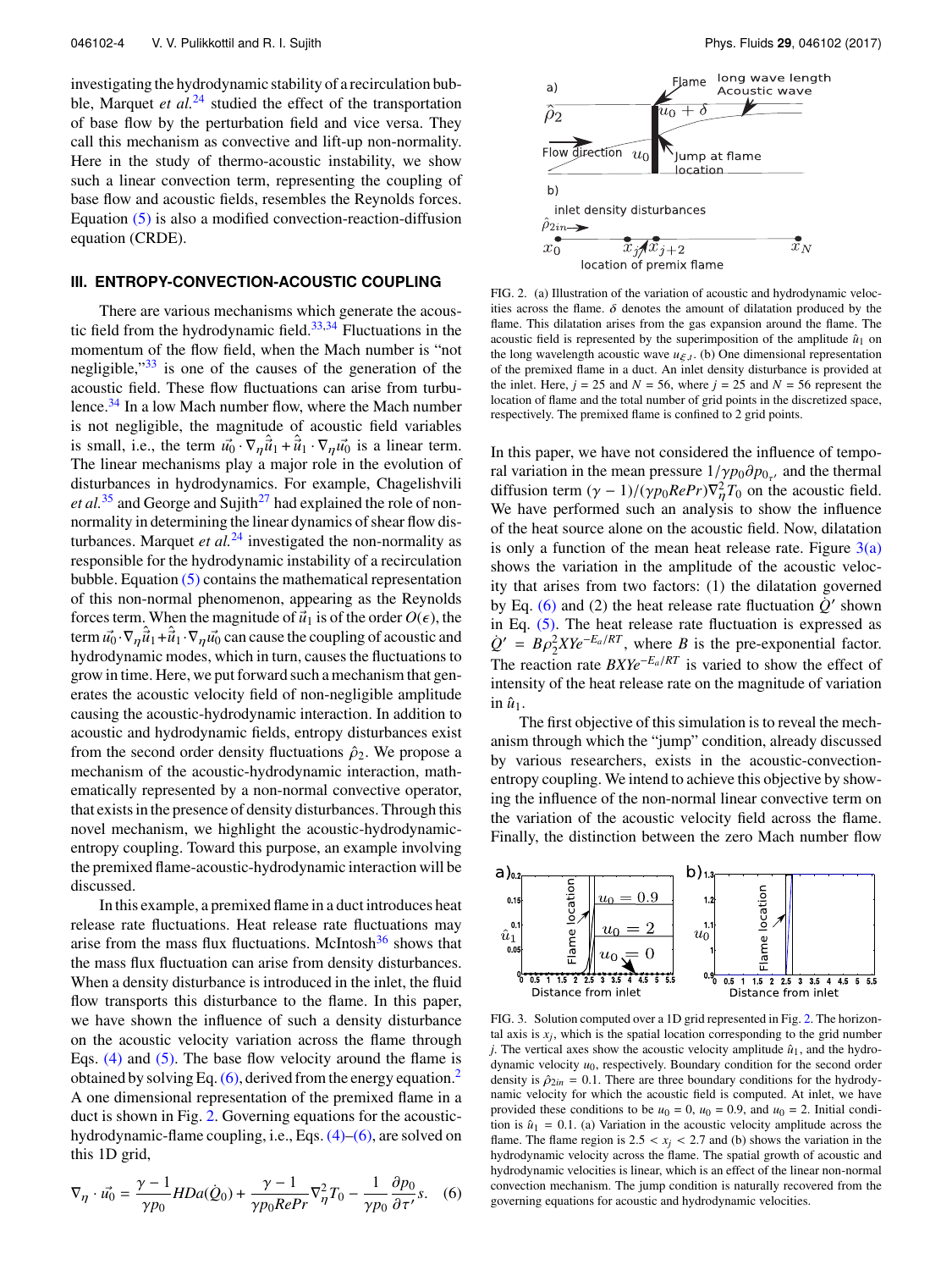and the low Mach number flow in the presence of a heat release source is investigated.

The acoustic velocity field depends upon the local heat release rate fluctuations, which arise from the premixed flame. The local heat release rate fluctuations amplify the acoustic velocity field to a non-negligible amplitude. The increase in the acoustic velocity amplitude may seem to be a consequence of nonlinear processes. Such nonlinear processes were discussed by Wu.<sup>15</sup> However, we show that the linear terms arising from the acoustic-hydrodynamic interaction, however small the terms  $\hat{u}_1 \cdot \nabla_{\eta} u_0$  and  $u_0 \cdot \nabla_{\eta} \hat{u}_1$  are, can cause a significant change in the acoustic velocity field. The hydrodynamic velocity field also exhibits the change in the amplitude, which arises from the local heat release rate. Figures  $3(a)$  and  $3(b)$ show the spatial distributions of acoustic velocity and hydrodynamic velocity fields, respectively. The spatial distribution for the hydrodynamic velocity field is obtained by solving Eq.  $(6)$  for dilatation<sup>2</sup> and the spatial distribution of the acoustic velocity field is obtained by solving Eqs. (4) and (5). The variation of acoustic and hydrodynamic velocities is linear in the flame region. In Fig.  $3(a)$ , for  $u_0 = 0.9$  the acoustic velocity tends to vary before the flame location, thereafter increasing linearly in the flame region. For  $u_0 = 2$ , the variation starts only at the beginning of the flame location. This is a consequence of the competition between the convective and diffusion phenomena. This competition can be mathematically represented by the non-normal operators  $\hat{u}_1 \cdot \nabla_{\eta} u_0$  and  $u_0 \cdot \nabla_{\eta} \hat{u}_1$ . As the magnitude of  $u_0$  increases, the diffusion effects, i.e., the slow variation before the flame location, disappear. The diffusive mechanism could influence the spatial variation of the acoustic velocity amplitude, since there exists a preheat zone which could also act as a source to the acoustic field. Figure 3 shows that the non-normal convective term, which is expressed as a spatial gradient, tends to cause a spatial linear variation of the acoustic field. Therefore, as opposed to the nonlinear mechanisms discussed in aforementioned researches, the linear non-normal convective mechanism also deserves much emphasis in the future research.

The jump conditions state that, across the flame, the acoustic velocity undergoes a change in the amplitude. This change in the amplitude, for the acoustic velocity field, is caused by the unsteady heat release rate. Unsteady heat release rate acts as a proportionality constant in the *ad hoc* models for jump conditions.  $14,15$  Our convection-reaction-diffusion equation makes no assumption about jump conditions. However, the proportionality is evident from the solutions to the governing equations. These solutions, plotted with respect to the heat release rate in Fig. 4, show that the jump is acoustic velocity is proportional to the heat release rate. A similar proportionality has been reported by Matalon and Matkowsky<sup>13</sup> and  $\text{Wu}^{\frac{15}{}}$  when they performed the method of matched asymptotic expansion with single time scale. In their analysis, the reaction, hydrodynamic, and acoustic zones are spatially separated. These zones are represented by different length scales. A "jump" condition couples acoustic and hydrodynamic fields. This jump condition arises either from the change in the surface area of the flame, caused by the wrinkling, or from the enthalpy fluctuations arriving at the flame. They cause unsteady heat release rate (Eq.  $(3.14)$  in Wu<sup>15</sup> and Eq.  $(3.17)$  in Wu *et al.*<sup>14</sup>).



FIG. 4. Acoustic velocity jump is expressed as the difference between the value of  $\hat{u}_1$  after the flame  $(\hat{u}_1^+)$  and the value of  $\hat{u}_1$  before the flame location  $(\hat{u}_1)$ , where  $\hat{u}_1$  represents the amplitude of the non-dimensional acoustic velocity. In agreement with the previous researchers, acoustic velocity jump is proportional to the heat release rate. The solution is determined after solving Eqs.  $(4)$ – $(6)$  for different heat release rates. Therefore, in addition to the acoustic and hydrodynamic fields, entropy fluctuations—essential source of the acoustic field in a thermo-acoustic system—are also incorporated in the analysis. This implies that the acoustic velocity jump is a consequence of the acoustic-convection-entropy coupling.

This unsteady heat release rate is linearly proportional to the acoustic velocity jump.

In our analysis using MMS, the acoustic and hydrodynamic fields are represented by the same space scale  $\eta$ , i.e., the hydrodynamic length scale. The unsteady heat release rate, that arises from the density fluctuations, acts as a source for the acoustic field when the same length scale is used for the acoustic-hydrodynamic interaction. We have demonstrated that a linear relationship exists, between the unsteady heat release rate and the acoustic velocity jump across the flame, in Fig. 4. The unsteady heat release rate also modifies the magnitude of velocity jump across the flame, which, in turn, causes the variation in the Mach number of the flow, since  $\hat{u}_1/u_0$  represents the Mach number of the flow. Nicoud and Wieczorek<sup>7</sup> have shown that the increase in the Mach number also causes the variation in the acoustic velocity amplitude across the flame. Therefore, as shown in Table I, the relation between the magnitude of velocity jumps, which we obtained by increasing

TABLE I. Comparison with the 1D numerical simulation of Nicoud and Wieczorek.<sup>7</sup> In this paper, the acoustic velocity jumps (*VJ*) are obtained by solving non-dimensional CRD equations. We have compared these values with the values obtained from Fig. 6 of Nicoud and Wieczorek.<sup>7</sup> They have plotted the spatial variations of the acoustic velocity for  $M = 0$ ,  $M = 0.05$ , and  $M = 0.11$ . From Nicoud and Wieczorek,<sup>7</sup> the variation in the acoustic velocity field from the zero Mach number flow is linearly increasing with the Mach number. For example, the relation between the velocity jumps at M  $= 0.05$  (*VJ<sub>M*=0.05</sub>) and M = 0.11 (*VJ<sub>M=0.11</sub>*) is same for our simulation using CRD and the simulation of Nicoud and Wieczorek.<sup>7</sup> The relation is such that at  $M = 0.1$  *VJ* is twice that of *VJ* at  $M = 0.05$ . Therefore, *VJ* at  $M = 0.11$ is approximately 2.2 times that of  $VI$  at  $M = 0.05$ . In CRD equations, Mach number M is equivalent to the ratio of  $\hat{u}_1/u_0$ .

| M            | Velocity jump (VJ)   |        |                                  |
|--------------|----------------------|--------|----------------------------------|
|              | Nicoud et al.        | CRD    | Relation                         |
| $\mathbf{0}$ | 0                    | 0      |                                  |
| 0.05         | $1.5 \times 10^{-4}$ | 0.0484 |                                  |
| 0.1          |                      | 0.0925 | $\approx$ 2 × $VI_{M=0.05}$      |
| 0.11         | $3.4 \times 10^{-4}$ | 0.0998 | ${\approx}2.2\times VJ_{M=0.05}$ |
| 0.15         |                      | 0.1419 | $\approx 3 \times VJ_{M=0.05}$   |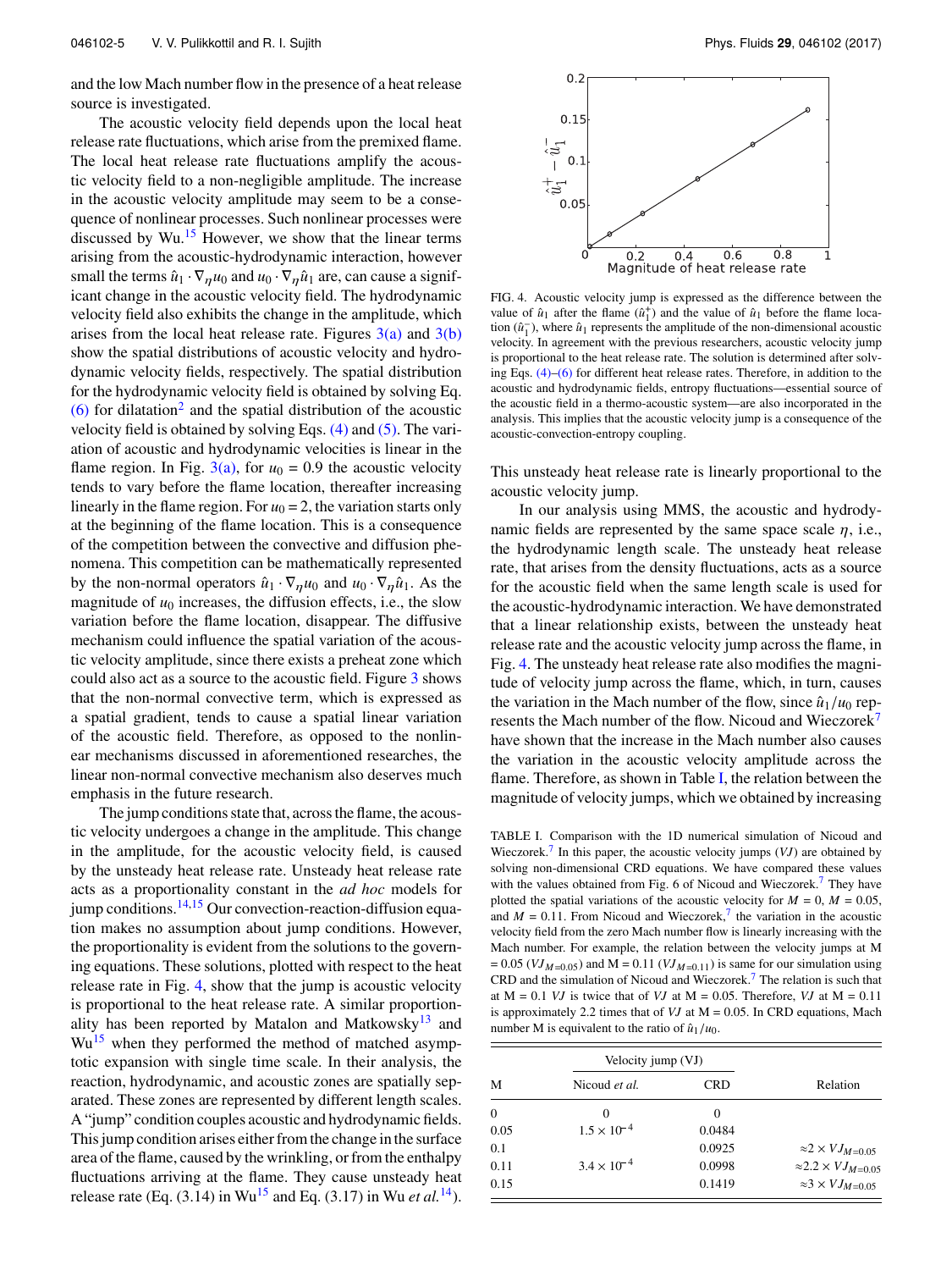the unsteady heat release rate, is similar to that of Nicoud and Wieczorek, $\prime$  where the acoustic velocity change is a function of the Mach number. The relations shown in Table I reveal a linear relation between the magnitude of velocity jumps at various Mach numbers. Therefore, our analysis, without using *ad hoc* models, has proved the existence of a linear relation between the unsteady heat release rate and the acoustic velocity jump. Previously, various researchers<sup>15,32</sup> had assumed that the onset of instability is an outcome of the discontinuity in the acoustic velocity amplitude across the flame. However, we show that the acoustic velocity amplitude is not discontinuous when a common length scale is assumed. Using a common length scale, acoustic velocity can be seen as varying linearly across the flame. Also, since the theory is based on the conservation of mass and momentum, mechanism of acoustic and hydrodynamic velocity variation in response to the heat release rate fluctuation intensity is shown in this paper as a result of convective effects of the fluid flow.

The convective effects of the fluid flow cause the heat release rate fluctuations. These fluctuations in the heat release is a consequence of the incoming density fluctuations  $\hat{\rho}_2$  that arrive at the flame location at the convective speed, i.e., when  $u_0 \neq 0$ . Therefore, the acoustic velocity amplitude vanishes as shown in Fig.  $3(a)$  when  $\hat{\rho}_2 = 0$ . The decay of the acoustic velocity to zero amplitude is a consequence of the elimination of the source of heat release rate fluctuation  $\dot{Q}'$ , which, in turn, is a function of  $\hat{\rho}_2$ . The Reynolds force terms play the role of convecting the inlet density fluctuation to the flame location. Here, we have (1) a mean flow velocity  $(u_0 \cdot \nabla_n \hat{u}_1 \neq 0)$  and (2) a gradient of  $u_0$  at the flame location as shown in Fig.  $3(b)$ , i.e.,  $\hat{u}_1 \cdot \nabla_n u_0 \neq 0$ . These factors cause the non-normal terms to be significant in the study of the acoustic-hydrodynamic interaction. Now, what is the influence of the hydrodynamic field on the acoustic field? The acoustic-hydrodynamic interaction occurs on the same length scale, i.e.,  $\eta$ , of the heat release source. Entropy fluctuations are propagated by the hydrodynamic field. Therefore, the entropy fluctuations leading to  $Q'$ will establish a spatial evolution of  $\hat{u}_1$ , which, in turn, establishes the acoustic-convection-entropy coupling. Therefore, there is a possibility that the mixed mode acoustic instability, discussed by Motheau, Nicoud, and Poinsot,  $^{18}$  is a consequence of the linear coupling between acoustic and hydrodynamic fields. Also, the entropy field can cause deviation from the zero Mach number flow physics.

The spatial distribution of the acoustic velocity amplitude (Fig. 5) is obtained after superimposing the solution of Eq. (5), i.e.,  $\hat{u}_1(\eta, \tau')$ , with  $\hat{u}_1(\xi, \tau')$ . This superimposing is possible as the evolution of the acoustic velocity is governed by the linear processes, i.e., the non-normal convection operator. Figure 5 shows that the amplitude of  $\hat{u}_1$  increases as the intensity of heat release rate increases. Then, the non-normal effect induced by  $\vec{u_0} \cdot \nabla_n \hat{\vec{u}}_1 + \hat{\vec{u}}_1 \cdot \nabla_n \vec{u_0}$  becomes significant with the increase in the intensity of the unsteady heat release rate. This effect arises from the deviation from the zero Mach number assumption. When the Mach number is not zero, the acoustic and hydrodynamic fields cannot be viewed as different from each other. The presence of the acoustic field introduces the effect of compressibility and causes the transition to nearly incompressible flows.<sup>5,6</sup> Therefore, the increase in the magnitude of



FIG. 5. Variation in the acoustic velocity amplitude across the flame for different heat release rates. For each of this distribution,  $\hat{u}_1/u_0$  is also marked. This quantity denotes the magnitude of  $\epsilon$  which, in turn, is a measure of the Mach number. Heat release rate is obtained after solving Eqs. (6) and (4) simultaneously. Amplitudes of the unsteady heat release rate  $(\dot{Q}')$  are 0.04 and 0.16, respectively, for  $\hat{u}_1/u_0 = 0.05$  and  $\hat{u}_1/u_0 = 0.15$ . Heat release intensity increases the ratio of amplitude of the acoustic velocity to the flow field velocity. The increase in the ratio also implies deviation from the incompressible physics of the fluid flow. Therefore, the heat release rate can cause different physics for incompressible and nearly incompressible flows. Variation in the acoustic amplitude is computed by solving Eqs. (5) and (6).

 $\hat{u}_1$  changes the physics of the flow. Nicoud and Wieczorek<sup>1</sup> show that, with the increase in the Mach number, the jump across the flame increases.  $Wu^{15}$  claims that the increase in the acoustic velocity amplitude arises from the unsteady heat release rate. There could be a link between the unsteady heat release rate and the compressibility that arises from increasing the Mach number. Our investigation relates the theories of  $Wu^{15}$  and Nicoud and Wieczorek,<sup>7</sup> by relating the influence of the heat release rate with the influence of compressibility in a low Mach number reacting flow. We find that increasing the heat release rate intensity increases the acoustic velocity amplitude. The ratio  $\hat{u}_1/u_0$ , therefore increases, implying that the heat release rate can cause different physics for the zero Mach number and low Mach number flows.

### **IV. CONCLUSION**

A mechanism which couples the entropy and convection modes, thereby generating an acoustic field in the combustor, is proposed. This mechanism, mathematically represented by a convection reaction diffusion (CRD) equation, explains the role of the Reynolds forces as a linear non-normal mechanism causing the evolution of the acoustic field. The linear mechanism governing the spatial variation of the acoustic velocity amplitude is mathematically represented here as a non-normal convection operator. The amplitude of the acoustic velocity is traditionally treated as discontinuous at the flame location. This jump in the acoustic velocity, which was modeled to be abrupt in various investigations, is resolved using the hydrodynamic length scale. Therefore, the variation of the acoustic velocity amplitude is found to be linear in the flame region. Also, in agreement with the previous investigations, the difference in the acoustic velocity amplitude before and after the flame is proportional to the heat release rate. We have shown that this proportionality arises from the presence of a first order heat release rate fluctuation, which, in turn, is the source of acoustic velocity field. Increase in the intensity of heat release rate increases the acoustic velocity amplitude. This implies that the ratio of acoustic velocity amplitude to hydrodynamic velocity increases with the increase in the heat release rate. A coupling between the acoustic and hydrodynamic fields, described in this paper, is therefore necessary